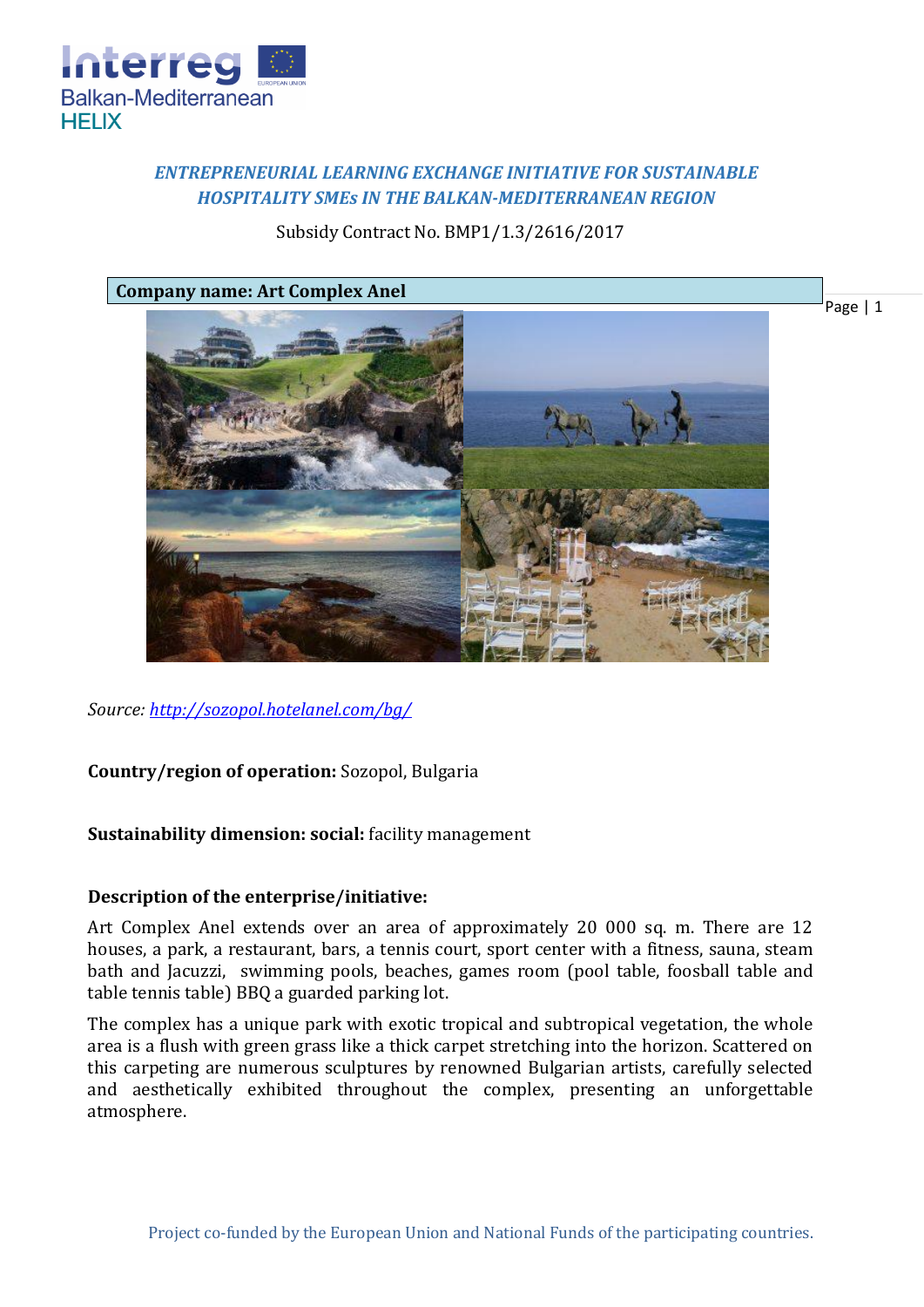

#### **Social/ community impact sought:**

The impact sought was creating a luxury place for relaxation right on the beachfront of Black Sea, as at the same time promoting the artwork of some of the most famous Bulgarian sculpture masters.

**Stakeholders:** art connoisseurs, national and international visitors

Page | 2

### **Approach applied:**

Art Complex Anel is located on the rocky picturesque shore of the Budzhaka peninsula. The place is characterized with its three capes making impressive notches deep into the Black Sea. The specificity of the landscape had enabled the sea to form a natural saltwater pool on the beach which is one of the reasons for the owners to choose exactly this place to establish the complex. The approach applied include selection of location, supplying today's commonly required facilities regarding accommodation, dining and relaxation and combining everything with art.

### **Innovation applied:**

It is the only place in Bulgaria with such a big park exhibiting spectacular sculptures by some of the most famous Bulgarian masters such as Pavel Koichev, Emil Popov, Krum Damyanov, Ivan Slavov, Valentin Starchev, Vezhdi Rashidov and Velichko Minekov.

### **Social impact and business results achieved:**

Art Complex Anel is a preferred destination for different types of tourists but it is a favorite place of the art-lovers. With its waterfront location and prime vistas the complex is among the top choices of many couples for their wedding.

### **Financial situation / sustainability of the business model:**

The sustainability is ensured through the combination of natural beauty, modern and luxury accommodation and dining opportunities, and art.

**Key success factors:** Innovative approach of combining art and hospitality management

**Challenges and problems:** Due to being exhibited outside, under the influence of the coastal climate, the sculptures need special care.

#### **Year when the enterprise was created: 2015**